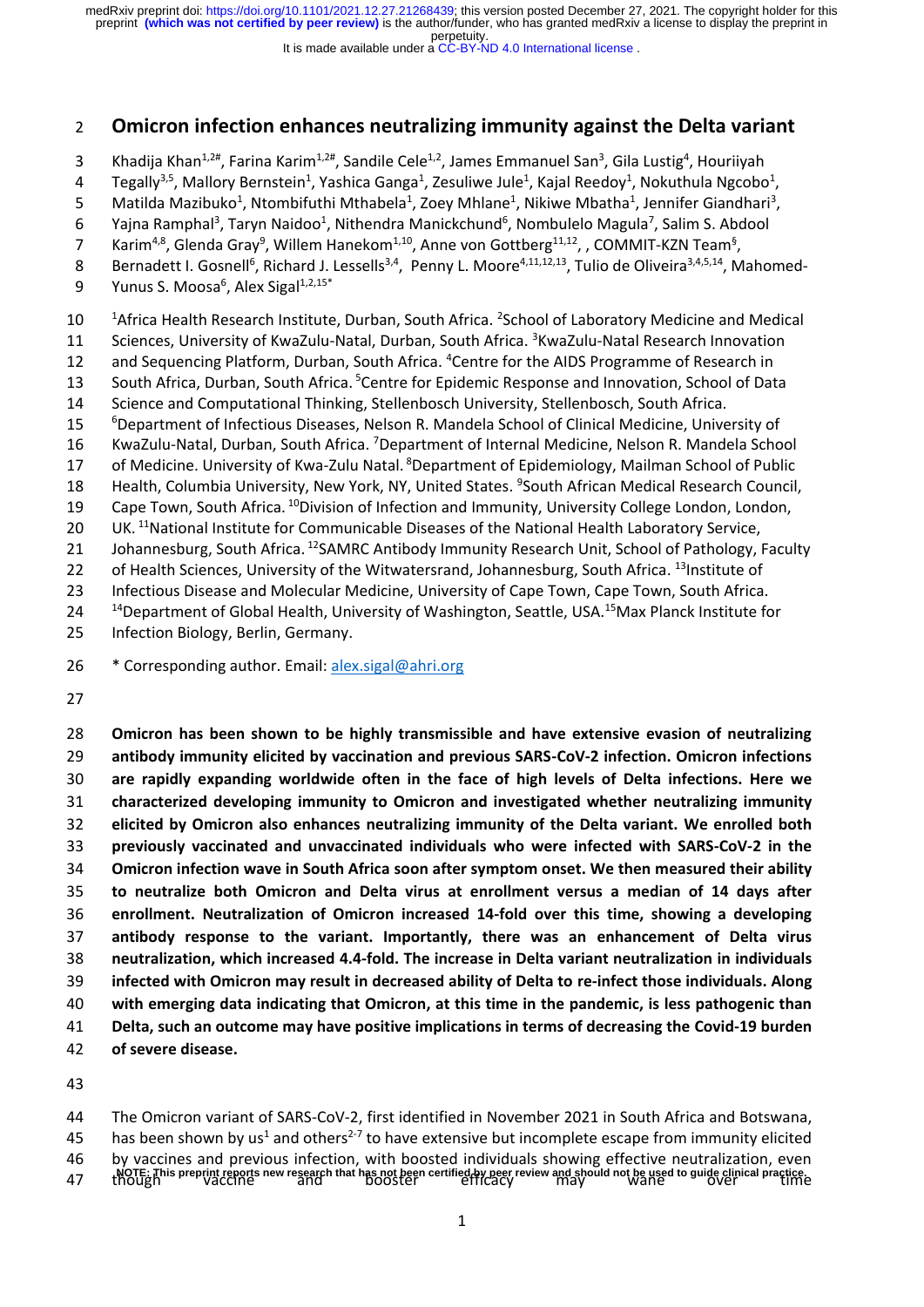It is made available under a CC-BY-ND 4.0 International license.

 (https://assets.publishing.service.gov.uk/government/uploads/system/uploads/attachment\_data/fil e/1043807/technical-briefing-33.pdf). In South Africa Omicron infections led to a lower incidence of 50 severe disease relative to other variants<sup>8</sup>, although this can be at least partly explained by pre-existing 51 immunity<sup>1</sup>. While Omicron infections are rising steeply, many countries still have high levels of infection with the Delta variant. How Delta and Omicron will interact is still unclear, and one possibility is that Omicron will curtail the spread of Delta by eliciting a neutralizing immune response against Delta in people infected by Omicron.

 We investigated whether Omicron infection elicits neutralizing immunity to the Delta variant. We isolated Omicron virus without the R346K mutation from an infection in South Africa. This virus had 57 similar neutralization escape (Fig S1) as a previous Omicron isolate with the R346K mutation<sup>1</sup>. We neutralized this isolate with plasma from the blood of 15 participants enrolled during the Omicron infection wave in South Africa, with each participant having a confirmed diagnosis of SARS-CoV-2 by qPCR. To quantify neutralization, we used a live virus neutralization assay and calculated the focus 61 reduction neutralization test (FRNT<sub>50</sub>) value, the inverse of the plasma dilution required for 50% reduction in infection foci. The majority infecting viruses from the enrolled participants were successfully sequenced and all of these were Omicron (Table S1).

 Eleven out of 15 participants were admitted to hospital because of Covid-19 symptoms, but none required supplemental oxygen. Participants were sampled at enrollment, which was a median of 4 days post-symptom onset and again at a median of 14 days post-enrollment. Two participants did not detectably neutralize Omicron at either timepoint and were excluded from the analysis. Two of the remaining 13 participants did not have detectable SARS-CoV-2 at enrollment, indicating that infection was already cleared, and therefore that these participants were sampled later post-infection. Out of the 13 participants, 7 were vaccinated, 3 with two doses of Pfizer-BNT162b2 and 4 with Johnson and Johnson Ad26.CoV2.S (Table S1) with one of the Ad26.CoV2.S vaccines being boosted with a second Ad26.CoV2.S dose.

 We measured neutralization at enrollment and the later visit and observed that Omicron 74 neutralization increased from a low geometric mean (GMT) FRNT<sub>50</sub> of 20 to 285, a 14.4-fold increase (95% CI 5.5-37.4, Fig 1A). Importantly, neutralization of Delta increased during this period 4.4-fold 76 (95% CI 2.1-9.2), from FRNT<sub>50</sub> of 80 to 354 (Fig 1B). The two participants who were likely sampled at a longer time post-infection showed relatively high neutralization values at enrollment both against Omicron and Delta virus, and these did not appreciably increase with time, indicating that neutralization capacity plateaued before enrollment. Comparing Omicron and Delta neutralization at the last available timepoint showed that vaccinated participants were able to mount a better neutralizing response against Delta virus, while the response in unvaccinated participates was more variable (Fig 1C).

83 The ability of one variant to elicit immunity which can cross-neutralize another variant varies by 84 variant<sup>9-11</sup>. Immunity elicited by Delta infection does not cross-neutralize Beta virus and Beta elicited 85 immunity does not cross-neutralize Delta well<sup>12,13</sup>. However, participants in this study have likely been previously infected, and more than half were vaccinated. Therefore, it is unclear if what we observe is effective cross-neutralization of Delta virus by Omicron elicited antibodies, or activation of antibody immunity from previous infection and/or vaccination.

 These results are consistent with Omicron displacing the Delta variant, since it can elicit immunity which neutralizes Delta making re-infection with Delta less likely. In contrast, Omicron escapes 91 neutralizing immunity elicited by Delta<sup>6</sup> and therefore may re-infect Delta infected individuals. The implications of such displacement would depend on whether Omicron is indeed less pathogenic than Delta. If so, then the incidence of Covid-19 severe disease would be reduced and the infection may shift to become less disruptive to individuals and society.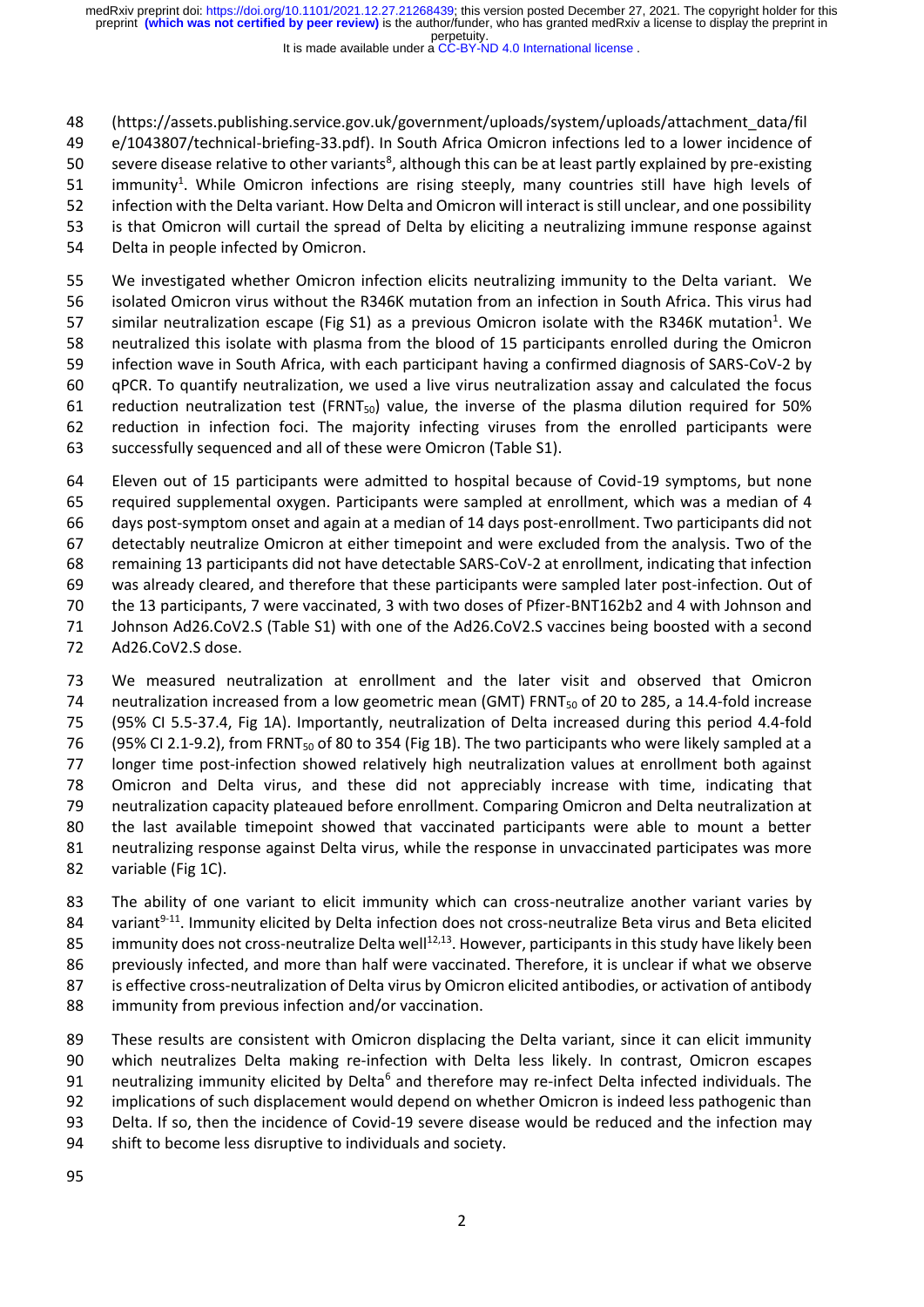It is made available under a CC-BY-ND 4.0 International license.

### **Materials and methods**

### Informed consent and ethical statement

Blood samples were obtained after written informed consent from adults with PCR-confirmed SARS-

CoV-2 infection who were enrolled in a prospective cohort study approved by the Biomedical Research

 Ethics Committee at the University of KwaZulu–Natal (reference BREC/00001275/2020). Use of residual swab sample was approved by the University of the Witwatersrand Human Research Ethics

- Committee (HREC) (ref. M210752).
- Data availability statement

 Sequence of outgrown virus has been deposited in GISAID with accession EPI\_ISL\_7886688. Raw images of the data are available upon reasonable request.

Code availability

 Image analysis and curve fitting scripts in MATLAB v.2019b are available on GitHub [\(https://github.com/sigallab/NatureMarch2021\)](https://github.com/sigallab/NatureMarch2021).

Whole-genome sequencing, genome assembly and phylogenetic analysis

 RNA was extracted on an automated Chemagic 360 instrument, using the CMG-1049 kit (Perkin Elmer, Hamburg, Germany). The RNA was stored at −80◦C prior to use. Libraries for whole genome sequencing were prepared using either the Oxford Nanopore Midnight protocol with Rapid Barcoding or the Illumina COVIDseq Assay. For the Illumina COVIDseq assay, the libraries were prepared according to the manufacturer's protocol. Briefly, amplicons were tagmented, followed by indexing using the Nextera UD Indexes Set A. Sequencing libraries were pooled, normalized to 4 nM and denatured with 0.2 N sodium acetate. A 8 pM sample library was spiked with 1% PhiX (PhiX Control v3 adaptor-ligated library used as a control). We sequenced libraries on a 500-cycle v2 MiSeq Reagent Kit on the Illumina MiSeq instrument (Illumina). On the Illumina NextSeq 550 instrument, sequencing was performed using the Illumina COVIDSeq protocol (Illumina Inc, USA), an amplicon-based next- generation sequencing approach. The first strand synthesis was carried using random hexamers primers from Illumina and the synthesized cDNA underwent two separate multiplex PCR reactions. The pooled PCR amplified products were processed for tagmentation and adapter ligation using IDT for Illumina Nextera UD Indexes. Further enrichment and cleanup was performed as per protocols provided by the manufacturer (Illumina Inc). Pooled samples were quantified using Qubit 3.0 or 4.0 fluorometer (Invitrogen Inc.) using the Qubit dsDNA High Sensitivity assay according to manufacturer's instructions. The fragment sizes were analyzed using TapeStation 4200 (Invitrogen). The pooled libraries were further normalized to 4nM concentration and 25 μL of each normalized pool containing unique index adapter sets were combined in a new tube. The final library pool was denatured and neutralized with 0.2N sodium hydroxide and 200 mM Tris-HCL (pH7), respectively. 1.5 pM sample library was spiked with 2% PhiX. Libraries were loaded onto a 300-cycle NextSeq 500/550 HighOutput Kit v2 and run on the Illumina NextSeq 550 instrument (Illumina, San Diego, CA, USA). For Oxford Nanopore sequencing, the Midnight primer kit was used as described by Freed and Silander55. cDNA synthesis was performed on the extracted RNA using LunaScript RT mastermix (New England BioLabs) followed by gene-specific multiplex PCR using the Midnight Primer pools which produce 1200bp amplicons which overlap to cover the 30-kb SARS-CoV-2 genome. Amplicons from each pool were pooled and used neat for barcoding with the Oxford Nanopore Rapid Barcoding kit as per the manufacturer's protocol. Barcoded samples were pooled and bead-purified. After the bead clean-up, the library was loaded on a prepared R9.4.1 flow-cell. A GridION X5 or MinION sequencing run was initiated using MinKNOW software with the base-call setting switched off. We assembled paired-end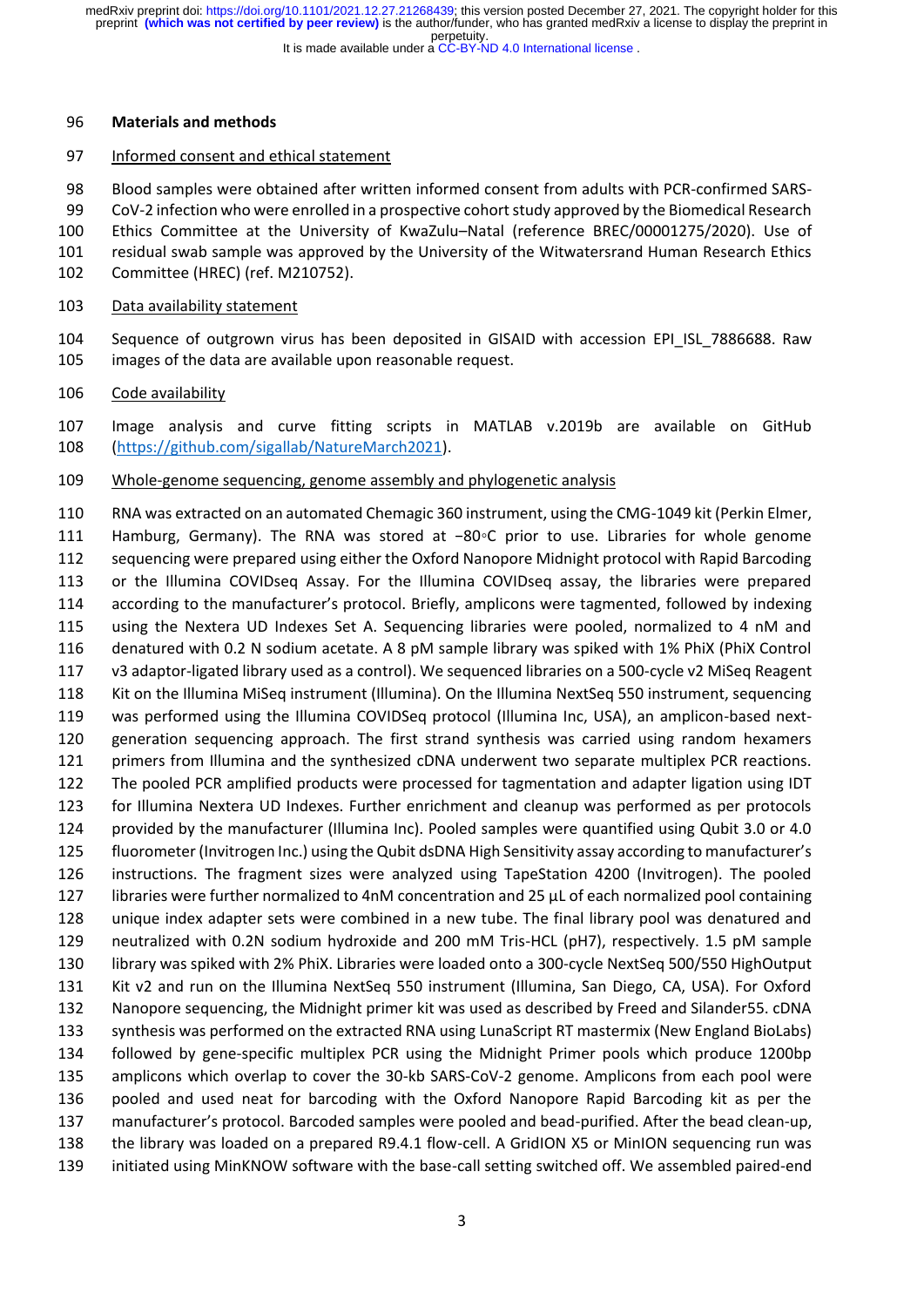It is made available under a CC-BY-ND 4.0 International license.

 and nanopore.fastq reads using Genome Detective 1.132 (https://www.genomedetective.com) which was updated for the accurate assembly and variant calling of tiled primer amplicon Illumina or Oxford Nanopore reads, and the Coronavirus Typing Tool56. For Illumina assembly, GATK HaploTypeCaller -- min-pruning 0 argument was added to increase mutation calling sensitivity near sequencing gaps. For Nanopore, low coverage regions with poor alignment quality (<85% variant homogeneity) near sequencing/amplicon ends were masked to be robust against primer drop-out experienced in the Spike gene, and the sensitivity for detecting short inserts using a region-local global alignment of 147 reads, was increased. In addition, we also used the wf artic (ARTIC SARS-CoV-2) pipeline as built using the nextflow workflow framework57. In some instances, mutations were confirmed visually with .bam files using Geneious software V2020.1.2 (Biomatters). The reference genome used throughout the assembly process was NC\_045512.2 (numbering equivalent to MN908947.3). For lineage classification, we used the widespread dynamic lineage classification method from the 'Phylogenetic Assignment of Named Global Outbreak Lineages' (PANGOLIN) software suite (https://github.com/hCoV-2019/pangolin)19. P2 stock was sequenced and confirmed Omicron with 154 the following substitutions: E:T9I,M:D3G,M:Q19E,M:A63T,N:P13L,N:R203K,N:G204R,ORF1a:K856R,ORF1a:L2084I,ORF1a:A2710T,

ORF1a:T3255I,ORF1a:P3395H,ORF1a:I3758V,ORF1b:P314L,ORF1b:I1566V,ORF9b:P10S,S:A67V,S:T95I

,S:Y145D,S:L212I,S:G339D,S:S371L,S:S373P,S:S375F,S:K417N,S:N440K,S:G446S,S:S477N,S:T478K,S:E4

84A,S:Q493R,S:G496S,S:Q498R,S:N501Y,S:Y505H,S:T547K,S:D614G,S:H655Y,S:N679K,S:P681H,S:N76

4K,S:D796Y,S:N856K,S:Q954H,S:N969K,S:L981F. Sequence was deposited in GISAID, accession:

EPI\_ISL\_7886688.

# Cells

 Vero E6 cells (ATCC CRL-1586, obtained from Cellonex in South Africa) were propagated in complete growth medium consisting of Dulbecco's Modified Eagle Medium (DMEM) with 10% fetal bovine serum (Hyclone) containing 10mM of HEPES, 1mM sodium pyruvate, 2mM L-glutamine and 0.1mM nonessential amino acids (Sigma-Aldrich). Vero E6 cells were passaged every 3–4 days. H1299 cell lines were propagated in growth medium consisting of complete Roswell Park Memorial Institute (RPMI) 1640 medium with 10% fetal bovine serum containing 10mM of HEPES, 1mM sodium pyruvate, 2mM L-glutamine and 0.1mM nonessential amino acids. H1299 cells were passaged every second day. The H1299-E3 (H1299-ACE2, clone E3) cell line was derived from H1299 (CRL-5803) as described in our 170 previous work<sup>9</sup> and Figure S1. Briefly, vesicular stomatitis virus G glycoprotein (VSVG) pseudotyped lentivirus containing hACE2 was used to spinfect H1299 cells. ACE-2 transduced H1299 cells 172 (containing an endogenously yellow fluorescent protein labelled histone H2AZ gene<sup>14</sup>) were then subcloned at the single cell density in 96-well plates (Eppendorf) in conditioned media derived from confluent cells. After 3 weeks, wells were detached using a 0.25% trypsin-EDTA solution (Gibco) and plated in two replicate plates, where the first plate was used to determine infectivity and the second was stock. The first plate was screened for the fraction of mCherry positive cells per cell clone upon infection with a SARS-CoV-2 mCherry expressing spike pseudotyped lentiviral vector. Screening was performed using a Metamorph-controlled (Molecular Devices, Sunnyvale, CA) Nikon TiE motorized microscope (Nikon Corporation, Tokyo, Japan) with a 20x, 0.75 NA phase objective, 561 nm laser line, and 607 nm emission filter (Semrock, Rochester, NY). Images were captured using an 888 EMCCD camera (Andor). The clone with the highest fraction of mCherry expression was expanded from the stock plate and denoted H1299-E3. Infectivity was confirmed with mCherry expressing lentivirus by flow cytometry using a BD Fortessa instrument and analyzed using BD FACSDiva Software (BD Biosciences). This clone was used in the outgrowth and focus forming assay. Cell lines have not been authenticated. The cell lines have been tested for mycoplasma contamination and are mycoplasma negative.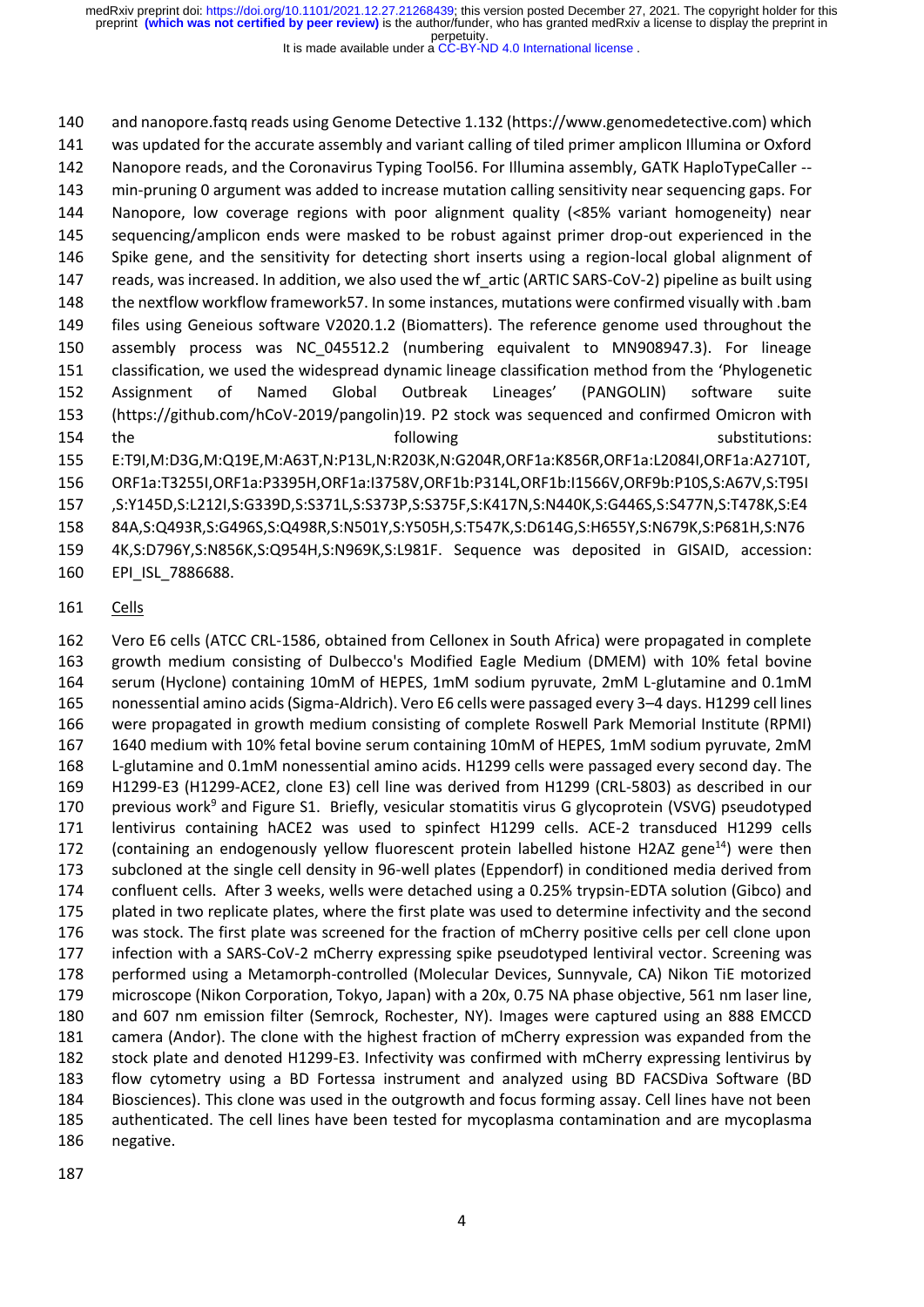It is made available under a CC-BY-ND 4.0 International license.

## Virus expansion

 All work with live virus was performed in Biosafety Level 3 containment using protocols for SARS-CoV- 2 approved by the Africa Health Research Institute Biosafety Committee. ACE2-expressing H1299-E3 191 cells were seeded at  $4.5 \times 10^5$  cells in a 6 well plate well and incubated for 18–20 h. After one DPBS wash, the sub-confluent cell monolayer was inoculated with 500 μL universal transport medium 193 diluted 1:1 with growth medium filtered through a 0.45-um filter. Cells were incubated for 1 h. Wells were then filled with 3 mL complete growth medium. After 4 days of infection (completion of passage 1 (P1)), cells were trypsinized, centrifuged at 300 rcf for 3 min and resuspended in 4 mL growth 196 medium. Then all infected cells were added to Vero E6 cells that had been seeded at  $2 \times 10^5$  cells per mL, 20mL total, 18–20 h earlier in a T75 flask for cell-to-cell infection. The coculture of ACE2-expressing H1299-E3 and Vero E6 cells was incubated for 1 h and the flask was then filled with 20 mL of complete growth medium and incubated for 4 days. The viral supernatant (passage 2 (P2) stock) was used for experiments.

# Live virus neutralization assay

 H1299-E3 cells were plated in a 96-well plate (Corning) at 30,000 cells per well 1 day pre-infection. Plasma was separated from EDTA-anticoagulated blood by centrifugation at 500 rcf for 10 min and stored at −80 °C. Aliquots of plasma samples were heat-inactivated at 56 °C for 30 min and clarified by centrifugation at 10,000 rcf for 5 min. Virus stocks were used at approximately 50-100 focus-forming units per microwell and added to diluted plasma. Antibody–virus mixtures were incubated for 1 h at 37 °C, 5% CO2. Cells were infected with 100 μL of the virus–antibody mixtures for 1 h, then 100 μL of a 1X RPMI 1640 (Sigma-Aldrich, R6504), 1.5% carboxymethylcellulose (Sigma-Aldrich, C4888) overlay was added without removing the inoculum. Cells were fixed 18 h post-infection using 4% PFA (Sigma- Aldrich) for 20 min. Foci were stained with a rabbit anti-spike monoclonal antibody (BS-R2B12, GenScript A02058) at 0.5 μg/mL in a permeabilization buffer containing 0.1% saponin (Sigma-Aldrich), 0.1% BSA (Sigma-Aldrich) and 0.05% Tween-20 (Sigma-Aldrich) in PBS. Plates were incubated with 213 primary antibody overnight at 4 °C, then washed with wash buffer containing 0.05% Tween-20 in PBS. Secondary goat anti-rabbit HRP conjugated antibody (Abcam ab205718) was added at 1 μg/mL and incubated for 2 h at room temperature with shaking. TrueBlue peroxidase substrate (SeraCare 5510- 0030) was then added at 50 μL per well and incubated for 20 min at room temperature. Plates were imaged in an ImmunoSpot Ultra-V S6-02-6140 Analyzer ELISPOT instrument with BioSpot Professional built-in image analysis (C.T.L).

# Statistics and fitting

 All statistics and fitting were performed using custom code in MATLAB v.2019b. Neutralization data were fit to:

222  $Tx=1/1+(D/1D_{50})$ .

 Here Tx is the number of foci normalized to the number of foci in the absence of plasma on the same 224 plate at dilution D and ID<sub>50</sub> is the plasma dilution giving 50% neutralization. FRNT<sub>50</sub> = 1/ID<sub>50</sub>. Values of 225 FRNT<sub>50</sub> <1 are set to 1 (undiluted), the lowest measurable value. We note that the most concentrated 226 plasma dilution was 1:25 and therefore FRNT $_{50}$  < 25 were extrapolated. We have marked these values 227 in Figure 1C and calculate the fold-change FRNT $_{50}$  either for the raw values or for values where FRNT $_{50}$ > 25 in Figure 1D.

Acknowledgements

 This study was supported by the Bill and Melinda Gates award INV-018944 (AS), National Institutes of Health award R01 AI138546 (AS), and South African Medical Research Council awards (AS, TdO, PLM) and the UK Foreign, Commonwealth and Development Office and Wellcome Trust (Grant no 221003/Z/20/Z, PLM). PLM is also supported by the South African Research Chairs Initiative of the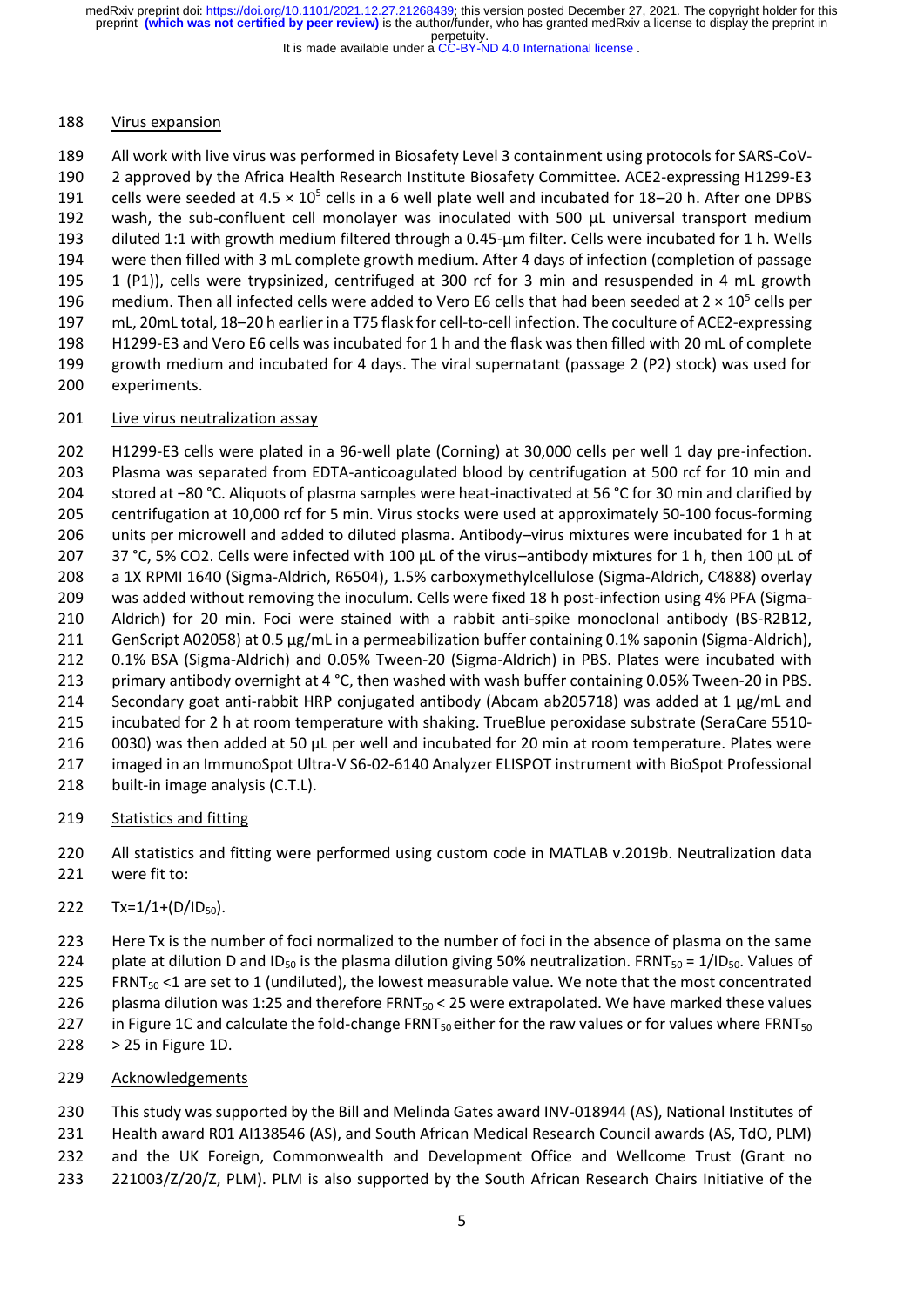It is made available under a CC-BY-ND 4.0 International license.

- Department of Science and Innovation and the NRF (Grant No 98341). The funders had no role in study
- design, data collection and analysis, decision to publish, or preparation of the manuscript.

# **References**

- 1 Cele, S. *et al.* Omicron extensively but incompletely escapes Pfizer BNT162b2 neutralization. *Nature*, doi:doi:<https://doi.org/10.1038/d41586-021-03824-5> (2021).
- 2 Andrews, N. *et al.* Effectiveness of COVID-19 vaccines against the Omicron (B.1.1.529) variant of concern. *medRxiv*, 2021.2012.2014.21267615, doi:10.1101/2021.12.14.21267615 (2021).
- 3 Garcia-Beltran, W. F. *et al.* mRNA-based COVID-19 vaccine boosters induce neutralizing immunity against SARS-CoV-2 Omicron variant. *medRxiv*, 2021.2012.2014.21267755, doi:10.1101/2021.12.14.21267755 (2021).
- 4 Cao, Y. *et al.* B.1.1.529 escapes the majority of SARS-CoV-2 neutralizing antibodies of diverse epitopes. *bioRxiv*, 2021.2012.2007.470392, doi:10.1101/2021.12.07.470392 (2021).
- 5 Lu, L. *et al.* Neutralization of SARS-CoV-2 Omicron variant by sera from BNT162b2 or Coronavac vaccine recipients. *medRxiv*, 2021.2012.2013.21267668, doi:10.1101/2021.12.13.21267668 (2021).
- 6 Rössler, A., Riepler, L., Bante, D., Laer, D. v. & Kimpel, J. SARS-CoV-2 B.1.1.529 variant (Omicron) evades neutralization by sera from vaccinated and convalescent individuals. *medRxiv*, 2021.2012.2008.21267491, doi:10.1101/2021.12.08.21267491 (2021).
- 7 Planas, D. *et al.* Considerable escape of SARS-CoV-2 variant Omicron to antibody neutralization. *bioRxiv*, 2021.2012.2014.472630, doi:10.1101/2021.12.14.472630 (2021).
- 8 Wolter, N. *et al.* Early assessment of the clinical severity of the SARS-CoV-2 Omicron variant in South Africa. *medRxiv*, 2021.2012.2021.21268116, doi:10.1101/2021.12.21.21268116 (2021).
- 9 Cele, S. *et al.* Escape of SARS-CoV-2 501Y.V2 from neutralization by convalescent plasma. *Nature* **593**, 142-146, doi:10.1038/s41586-021-03471-w (2021).
- 10 Moyo-Gwete, T. *et al.* Cross-Reactive Neutralizing Antibody Responses Elicited by SARS-CoV-2 501Y.V2 (B.1.351). *N Engl J Med* **384**, 2161-2163, doi:10.1056/NEJMc2104192 (2021).
- 11 Greaney, A. J. *et al.* A SARS-CoV-2 variant elicits an antibody response with a shifted immunodominance hierarchy. *bioRxiv*, 2021.2010.2012.464114, doi:10.1101/2021.10.12.464114 (2021).
- 12 Cele, S. *et al.* SARS-CoV-2 evolved during advanced HIV disease immunosuppression has Beta-like escape of vaccine and Delta infection elicited immunity. *medRxiv*,
- 2021.2009.2014.21263564, doi:10.1101/2021.09.14.21263564 (2021).
- 13 Liu, C. *et al.* The antibody response to SARS-CoV-2 Beta underscores the antigenic distance to other variants. *Cell Host & Microbe* (2021).
- 14 Sigal, A. *et al.* Variability and memory of protein levels in human cells. *Nature* **444**, 643-646, doi:10.1038/nature05316 (2006).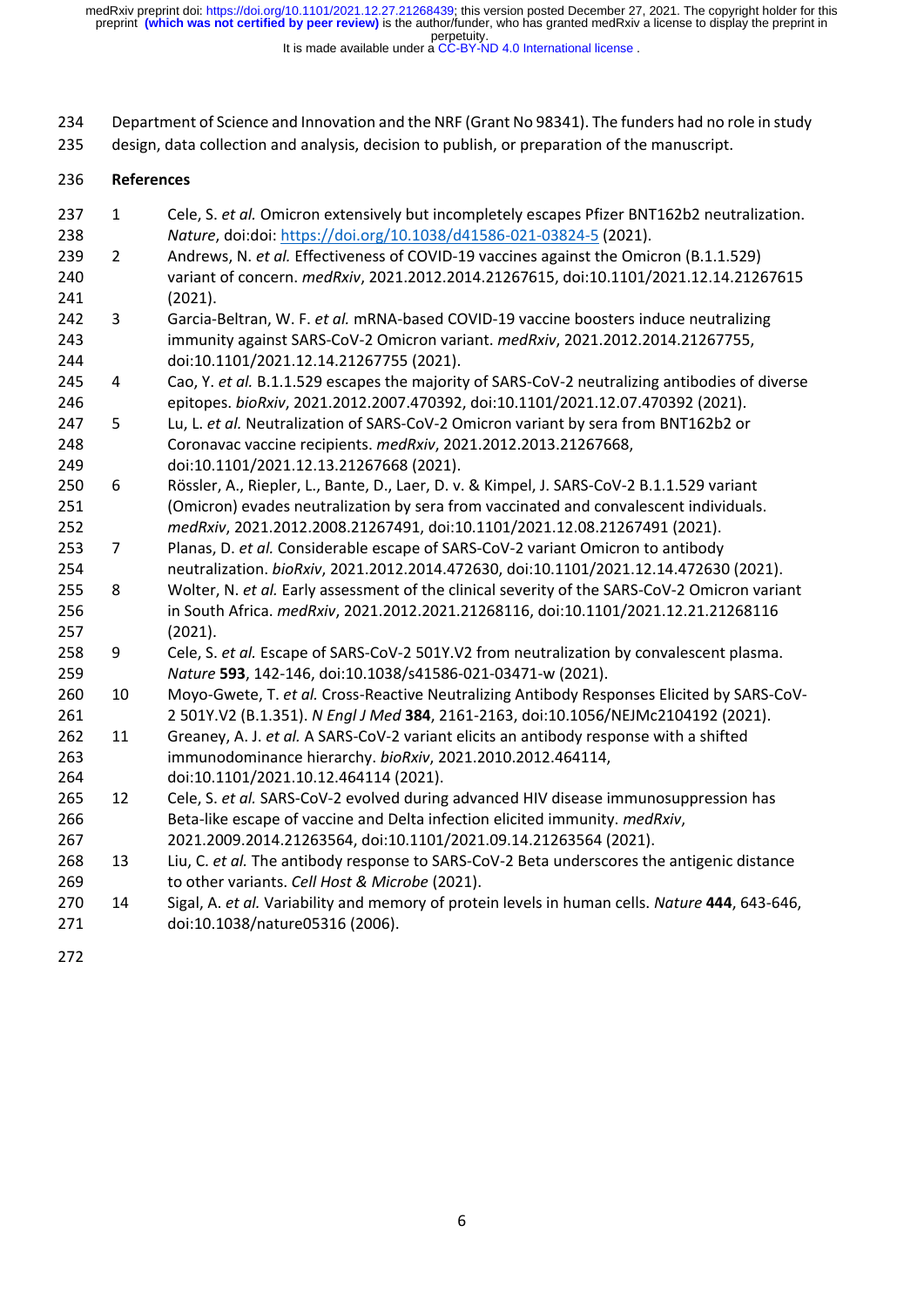

Figure 1: Enhancement of Delta neutralization by Omicron infection. (A) Omicron (A) or Delta (B) virus neutralization by blood plasma from n=13 participants infected in the Omicron infection wave at enrollment (median 4 days post-symptom onset) and at follow-up (median 14 days post-enrollment). (C) Comparison of neutralization activity against Omicron and Delta virus at follow-up. Participants were either previously vaccinated (green) or not (orange). Two participants (unvaccinated) with undetectable SARS-CoV-2 at enrollment are marked in purple. Numbers are geometric mean titers (GMT) of the reciprocal plasma dilution (FRNT50) resulting in 50% reduction in the number of infection foci. Red horizontal line is most concentrated plasma used.  $p=3.6 \times 10^{-4}$  for (A),  $p=0.016$  for (B), and  $p=0.045$  for (C) as determined by the Wilcoxon rank sum test.